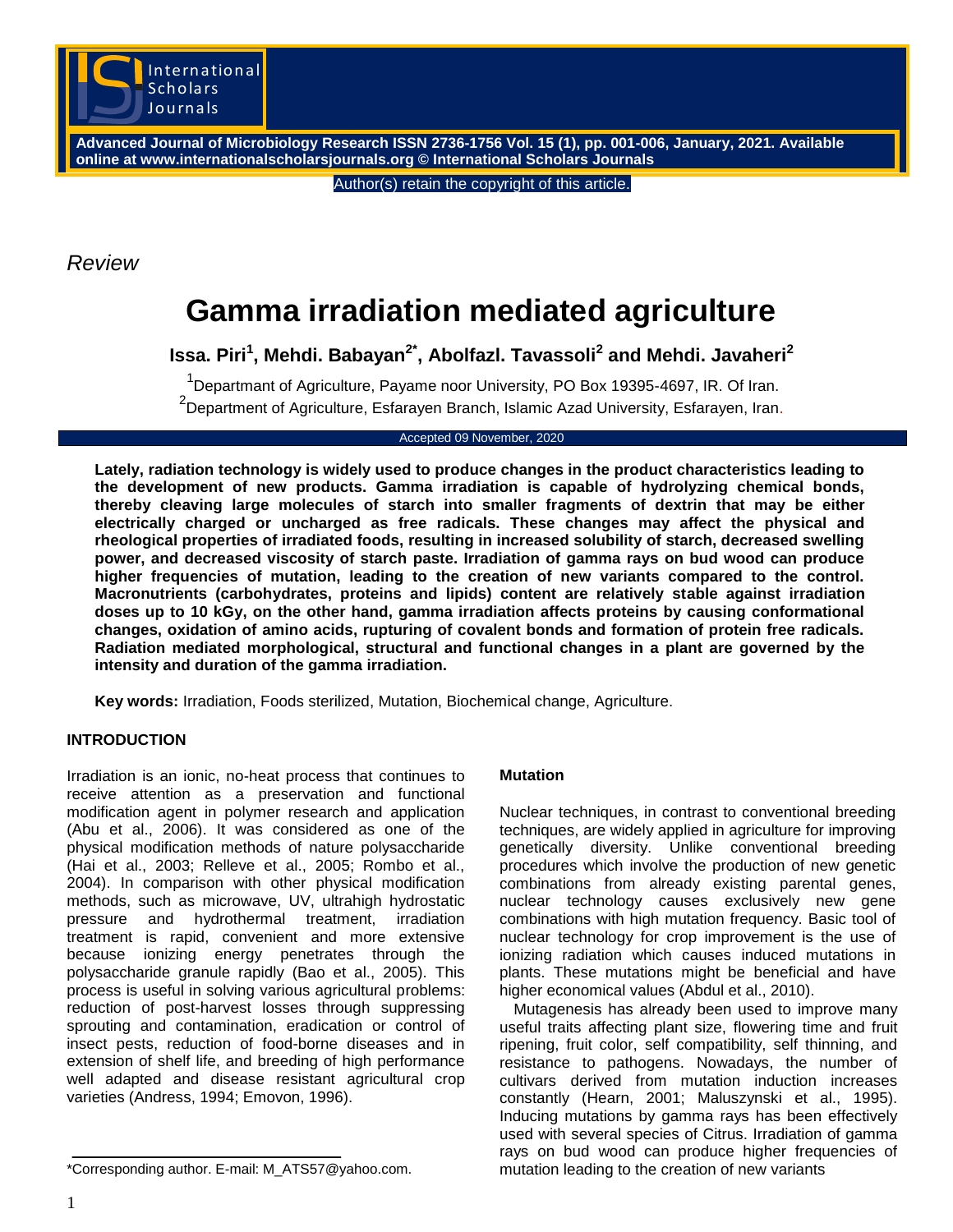compared to the control. Radio sensitivity (LD 50) of acute exposure of Citrus ranges from 40 to 100 Gy (Sanada and Amano, 1998; Sparow, 1968) depending on species and varieties. Scion (bud wood), seeds, foral stage embryos, and *in vitro* material of Citrus were exposed to gamma rays. Citrus sunki was irradiated with 20 or 40 Gy of gamma rays at three different foral stages (Spiegel-Roy and Padova, 1973) and nucellar seedling (Ikeda, 1976). A spine free mutant was selected from irradiated nuclear. In Citrus sinensis, immature seeds were exposed to gamma rays at the doses 80-100Gy (Sparow, 1968), while those polyembryonic seeds were exposed to gamma rays of 100Gy (Kukimura, 1976). Two seedless mutants were selected, leading to release of a new cultivar "Hongju 418 and Hongju 420" (Kukimura, 1976). Citrus paradisi cv Hudson were exposed with thermal neutron, leading to release of a seedless mutant "Star Ruby" (Chen, 1991). Another fve nearly seedless mutants of Citrus paradisi cv Foster were also selected from irradiated bud wood at the dose 50 gray of gamma rays (Micke, 1985). Citrus limon cv Eureka and Israeli Villafranca were irradiated by 60 and 50 Gy of gamma rays respectively, and completely new seedless varieties were released (Hearn, 1985). A red color of flesh and juice mutant derived from 80 Gy gamma irradiation of Citrus paradisi cv Ruby Red was released as cultivar Rio Red in 1984 (Spiegel-Roy, 1985). Bud woods of pummel, mandarin and Navel Orange irradiated by gamma-rays at doses of 30 to 75 Gy showed high sensitivity at higher dose, while Valencia and grapefruit produced more seedless fruits from those at the higher doses (Wu, 1986). Khatri et al. (2005) collected three high grain yielding and early maturing mutants by treating seeds of *Brassica juncea L*. cv. S-9 with gamma rays (750 to 1000KGy) and EMS.

Shah et al. (2001) developed a new oil seed *Brassica napus* L cv. ABASIN-95 by induced mutation. They exposed seeds of B. napus L. cv. Tower to 1.0, 1.2 and 1.4 KGy gamma rays and the resulting new variety was high yielding, resistant to Alternaria blight and white rust.

Irradiation of gamma rays (10-60 Gy) on calli in vitro proliferation stage resulted in high mortality at the dose of 60 Gy (Predieri, 2001) When nucellus and embryonic mases of Citrus sinensis cv. Pera were exposed to gamma irradiation at the dose 0–160 Gy and 0–189 Gy respectively, normal growth of plantlets was obtained from irradiated nucellus exposed to 20 – 80 Gy (Froneman, 1996).

# **Physiological changes in crop**

Gamma irradiation induced physiological changes in crop although, gamma radiation is a technology with immense applications in agriculture, industry and medicine, its potential exploitation in agriculture is limited mainly because of lack of information awareness on optimal

dose of irradiation which differs from one crop to another crop and from one application to another application. Radiation mediated morphological, structural and/or functional changes in a plant are governed by the intensity and duration of the gamma irradiation. In wheat, particularly, research efforts are needed to develop plant types with reduced height, which would enable them to tolerate gusty wind and contain losses due to lodging and subsequently grain yield. Mashey et al. (1995) used high irradiation dose of 5000–15 000 R to achieve a decrease in plant height and an increase in yield and suggested that even higher irradiation dose could be used to develop yield efficient wheat plant types. Wheat grains from irradiated plants were also rich in proteins and essential amino acids (Mashev et al., 1995). Din et al. (2003) studied the effect of gamma irradiation on different wheat varieties at seed irradiation dose of 10, 20, 30 and 35 krad. A higher dose of 30 and 35 krad created some abnormalities in plant types for example, a tiller having two ears attached with each and/or prevalence of sterile ears etc. Mashev et al. (1995), observed a significant decline in grain yield of wheat at doses above 0.10 kGy, however, lower doses of 0.01 and 0.025 kGy increased grain yields. Spielmeyer et al. (2007) had used a high vigour breeding line vigour 18 to identify a QTL on chromosome 6A that accounted for up to 8% of the variation for coleoptile length, 14% of seedling leaf width and was associated with increased plant height. They found a SSR marker, NW 3106, nearest to the 6A QTL that was associated with greater leaf width in a breeding population. The Vigour 18 allele of the QTL on chromosome 6A promoted coleoptile length and leaf width not only during early plant growth but was also found to be associated with increased plant height at maturity (Spielmeyer et al., 2007).

# **Biochemical change in crop**

Extensive research showed that the macronutrients (carbohydrates, proteins and lipids) content are relatively stable against irradiation doses up to 10 kGy (WHO, 1994). However, Lee et al. (2005) reported that gamma irradiation affects proteins by causing conformational changes, oxidation of amino acids, rupturing of covalent bonds and formation of protein free radicals. Also, chemical changes in the proteins caused by gamma irradiation include fragmentation, cross-linking, aggregation and oxidation by oxygen radicals that are generated in the radiolysis of water. Gamma irradiation has a slight effect on the amino acid profile at recommended doses to foods (WHO, 1999). This effect could be related to the structure of each amino acid as revealed by many authors (Simic, 1983; Urbain, 1986; Elias and Cohen, 1997; Matloubi et al., 2004; Erkan and Ozden, 2007). The previous authors concluded that simple amino acids increased upon irradiation, such as glycine, which undergo reductive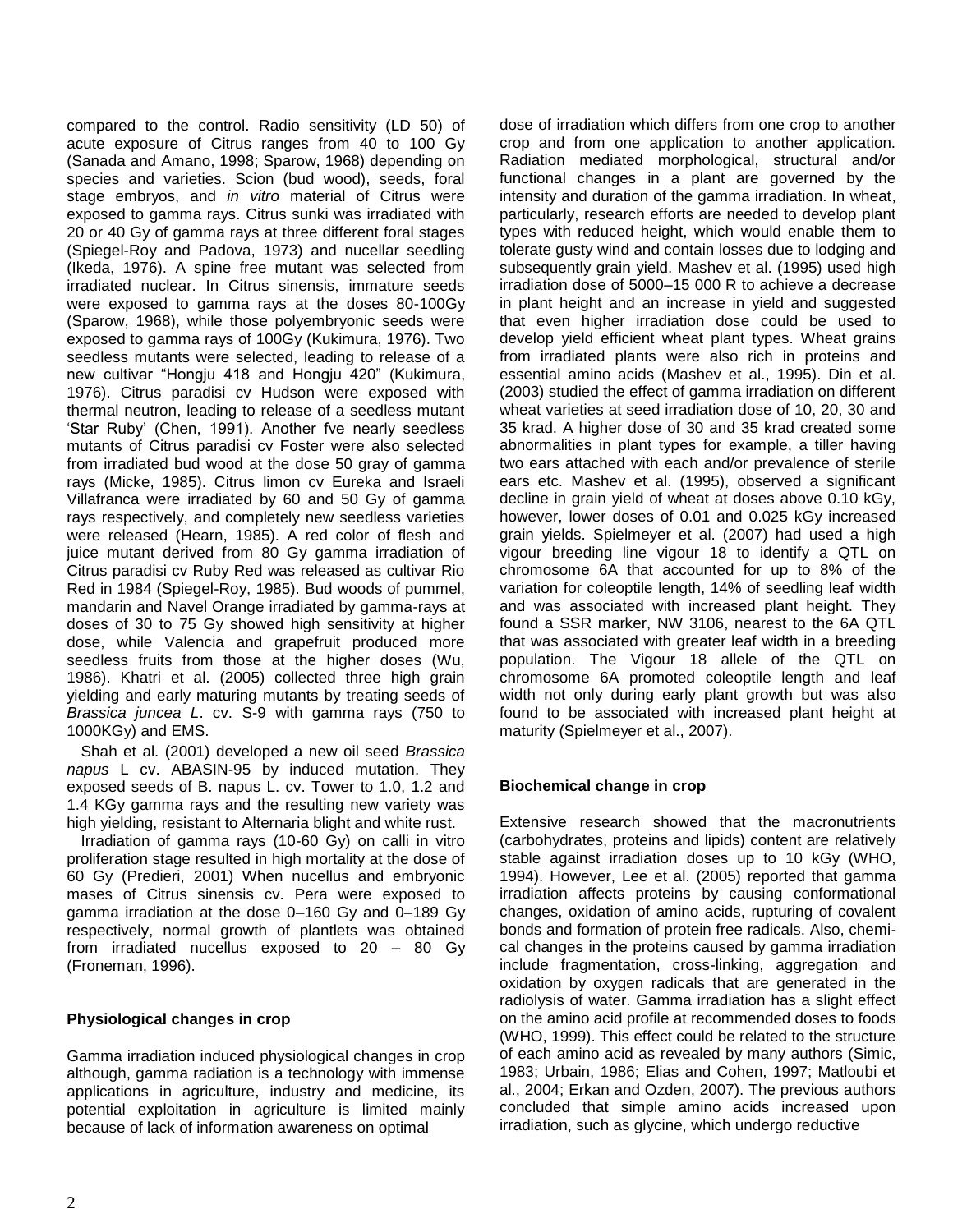deamination and decarboxylation. In addition, aliphatic amino acids with increasing chain length, provide additional C–H bonds for interaction with OH radicals which reduces the extent of oxidative deamination. Wang and von Sonntage (1991) reported that sulfur containing as well as aromatic amino acids are, in general, the most sensitive to irradiation, while simple amino acids could be formed by destruction of other amino acids. Diehl (1995) and Matloubi et al. (2004) reported that there is a mutual protection exerted when different substances are irradiated together.

The results of irradiating multiple compounds together will, generally, not cause much chemical change in any one of the compounds, when irradiated alone. The effects of gamma irradiation on physicochemical changes in proteins have been described in previous studies, where chemical trans-formations of amino acids, breakdown of peptide bonds, hydrogen and disulphide bridges were observed (Ambe et al., 1961; Bernofsky et al., 1959; Nisizawa, 1988; Puchala et al., 1979; Zabielski et al., 1984).

Delincee and Pushpa (1981) observed cross-linking of the chain influences of the tertiary structure of proteins and their physicochemical properties. Decomposition and denaturation were detected in irradiated proteins (Ciesla et al., 2000). The decrease of apparent amylose content was possibly originated from the breakage or cleavage of long chains in amylopectin caused by gamma irradiation (Wu et al., 2002). It also agreed with Descherider and Grant"s observation (Descherider, 1960; Grant and D"Apponlonia, 1991) that the decreasing apparent amylose content results from the shortening of polysaccharide chains. Ciesla et al. (2000), stated that indicating modification of proteins occurring after gamma irradiation similar to the transformations taking place under heating.

Kanemaru, et al. (2005), reported that protein content for the irradiated semolina and semolina obtained from irradiated wheat grains was not affected with gamma irradiation and ranged around 10.6-10.9%. Similarly, these results also agreed with the findings of Marathe et al. (2002), Agundez-Arvizu et al. (2006) and Azzeh and Amr (2009). Kwon et al. (1988) concluded from their studies on a Korean garlic cultivar that immediately after gamma irradiation with 100 Gy there are no differences in the levels of linoleic, palmitic, oleic and linolenic acids, the predominant fatty acids of bulbs.

The low radiation dose used could have produced its long-term effects in part by means of the stimulation of lipid degradation, possibly mediated through the action of free radicals that are known to be generated after irradiation (Katsaras et al., 1986; Voisine et al., 1991). In plant tissues subject to different forms of stress, polar lipids are degraded to generate free fatty acids and diacylglycerols, resulting in an eventual accumulation of TG as a defense mechanism (Olsson, 1995; Navari-Izzo et al., 1990).

## **Effect of irradiation on crop growth and seed germination**

When ionizing radiation is absorbed in biological materials, it acts directly on critical cell targets or indirectly through the generation of metabolites that can modify important cell components. Low doses of gamma irradiation have been used to advantage in order to control the degree of ripeness and extend the shelf life of fruits and vegetables. The use of ionizing radiation depends on a country as food irradiation is illegal in some countries. Detection methods of ionizing radiation are also required for enforcing good control. Methods such as inhibition of seed germination and elongation of roots and shoots from germinating seeds have been reported for the detection of irradiated seeds of crop species (Qiongying et al., 1993; Zhu et al., 1993; Selvan and Thomas, 1999; Barros et al., 2000). Chaudhuri (2002) reported a simple and reliable method to detect gamma irradiated lentil seeds by germination efficiency and seedling growth test.

There is a difference in the detection of irradiated seeds of kabuli -type chickpeas and wild Cicer species. Toker and Cagirgan (2004) reported that the shoot length of kabulitype chickpeas was induced by 100Gy irradiation as compared to the controls. For this reason, only 200, 300 and 400 Gy doses were taken into account for irradiation. Chaudhuri (2002) found similar results with lentil. Villavicencio et al. (1998) showed that root growth and the almost totally retarded shoot elongation of irradiated common bean and mung bean were markedly reduced as compared to the non-irradiated checks. They stated that the critical dose that prevented shoot and root elongation varied among species and also ranged from genotype to genotype within species. The kabuli types were more affected than the desi ones. This is a certain and reliable way to identify the effects of gamma rays on Cicer seeds in a very short time. These effects might in time be developed into a method for irradiation detection. Higher doses inhibit germination.

Chromatographic analysis of some herbal extracts indicated that changes in total yield and constituents of volatile oil following irradiation were ranged from none to slight depending upon dose-based irradiation in variety of herbs (IAEA, 1992; Venskutonis et al., 1996; Chatterjee et al., 2000). It can be assumed, therefore, that the dose which can be applied and hence extent to the microbial kill may be limited by undesirable changes in volatile oil constituents, their yield and flavor quality. Farag et al. (1995) that reported terpenes were converted to monoterpe-nesalcohols. b-Eudesmol, an oxygenated monoterpenes, was the major compound in this group, while verbenol, a-eudesmol, verbenone, and (E)-r-2 menthen-1-ol were also detected. The a-and b-eudesmol were increased to 9.52% from 6.91%, with no major variation between the different irradiation doses. The remaining oxygenated terpene levels also did not vary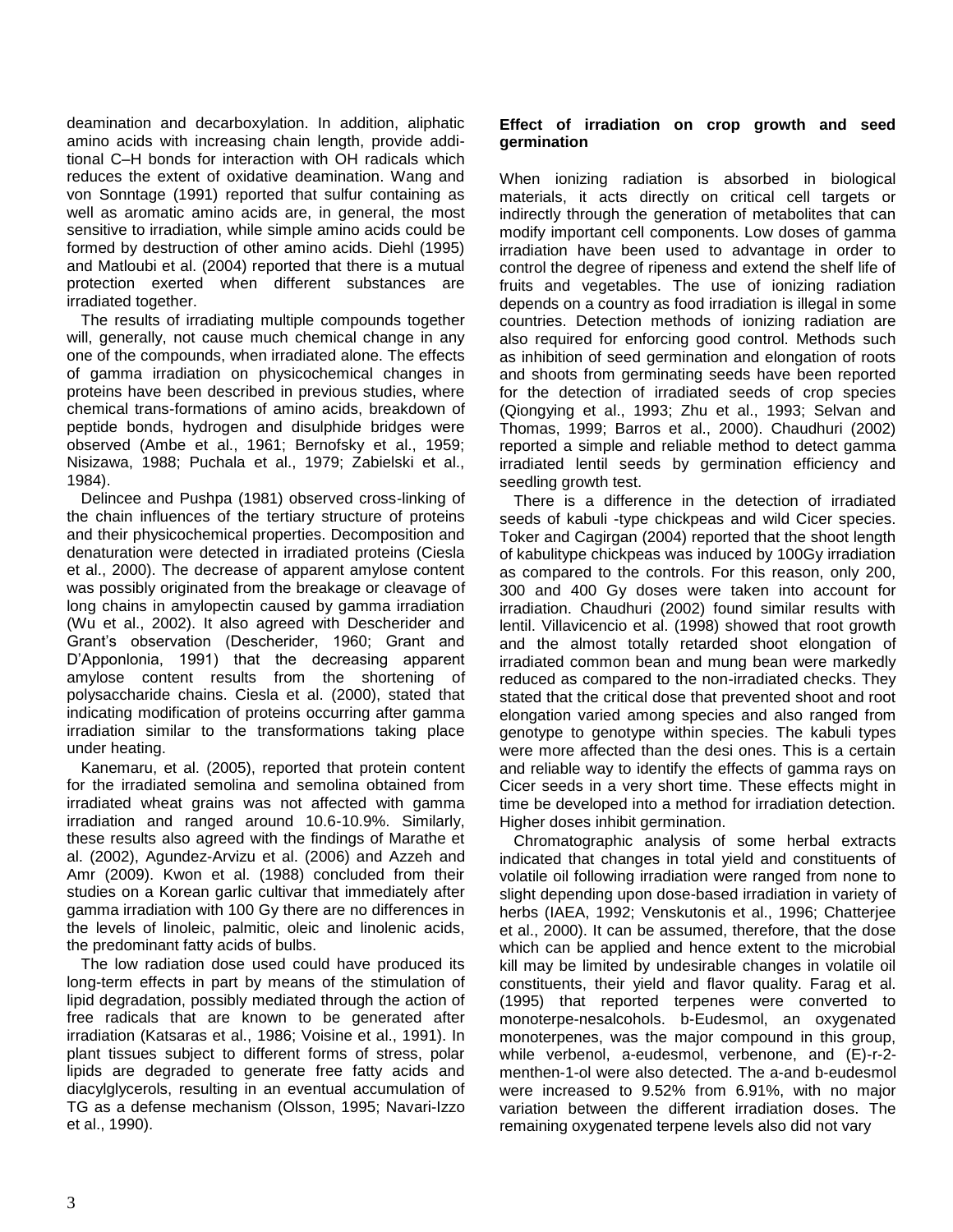significantly during irradiation. Quantity of paeoniflorin in Paeoniae radix, i.e. no change with irradiation as cited by Yu et al. (2004). In addition, Owczarczyk et al. (2000) have reported that the content of biologically active substances, including the essential oils, flavonoids, glycosides, anthocyanins, and plants mucus did not change significantly after irradiation. Irradiation can also increase the alkaloids percentage in the different organs of plant, particularly the leaves (Abo Elseud, 1983; El-Kholy, 1987; Habba, 1989). The increase or decrease in the germination percentage was found to attributed to gamma rays treatments. The stimulating effects of gamma ray on germination may be attributed to the activation of RNA synthesis (Kuzin at al., 1975) on coster bean, or protein synthesis (Kuzin et al., 1976) which occurred during the early stage of germination after seeds irradiated with 4 K-rad. These results are in agreement with the findings of Grover and Dhanju, (1980) on *Papaver somniferum* and Donge et al. (1986) on tea seeds. Habba (1989) who reported that increasing the dose of gamma rays up to 100 Gy, gradually increased the germination percentage, and then decreased gradually with increasing the gamma ray dose in the second season in *Hyoscyamus muticus*. Hell et al., (1974) stated that on *Phaseolus vulgaris*, treating seeds with high rates of gamma radiation reduced germination. Abo Elsauod and Omran (1976) indicated that irradiation snap bean seeds with 50, 100 and 150 Gy resulted in greater percentage of germination than the control. Regarding the effect of GA on seed germination an increase in germination percentage was observed by 3 increasing GA concentration was in confirmity with Ruminska et al. (1978) Who reported that the seed 3 soaking, preceding the sowing, in solutions 500, 1000, 1500 and 2000 ppm of GA improved germination ability of seven species of seeds, particularly good effects were achieved with *Lavandula vera* and *Atropa belladonna* where not only germination ability was not only increased but also accelerated and even shooting was obtained. Increase in higher germination percentage at higher doses might be due to their stimulating effects on activating RNA synthesis or protein synthesis (Kuzin et al., 1975; 1976) or it could be due to the elimination of germinating bacterial populations, their spores and mould fungi (Gruner et al., 1992)

# **Food irradiation**

Research on food irradiation dates back to the turn of the twentieth century with the first United States of America and British patents being issued in 1905. It allowed the use of ionising radiation to kill bacteria in food (ICGFI 1999). The United States have since amended their drug regulations to allow the irradiation of certain food products to control food-borne pathogens (USEPA 2002). Food irradiation is a process in which products are exposed to ionizing energy, such as gamma rays,

electron beams and X-rays for a specified time (FDA, 1986). A food is irradiated to utilize the destructive power of ionization radiation on the microorganisms with minimum changes in food constituents (Zenthen and Sorensen, 2003). Nowadays, irradiation of food is permitted in over than 60 countries for the purpose of food preservation by destruction of microbes, worms, insects and parasites, as well as for the inhibition of sprouting of potatoes and onions (IAEA, 2007). According to international health and safety authorities; Joint

FAO/IAEA/WHO Expert Committee on the Wholesomeness of Irradiated Foods (JECFI), foods irradiated up to 10 kGy are considered safe and present no toxicological hazard and no special nutritional or microbiological problems in food (Anonymous, 1981). Gamma radiation of 30–1000 Gy has been applied to achieve a delay in the ripening of some fruits and vegetables (WHO 1988). A reduction in the amount of visible and total mould present in bread during a storage period of up to 20 weeks was reportedly achieved by applying a gamma radiation dose of 150 Gy to the flour (Adejumo 1998). Bansa and Appiah (2003) have also reported the successful use of gamma radiation dose of 120 Gy to effectively inhibit sprouting in yams for six months under tropical ambient conditions. Furthermore, higher gamma radiation doses of 2–4 kGy have been used to successfully reduce the infection rate in sugar beet seeds (Rizk and Moussa 2003)while a dose of approximately 500 Gy has been employed to disinfect and also reduce microbial populations in cocoa beans (Adesuyi 1996).

# **Foods sterilized**

During the last decade interest has increased in the methods of food sterilization and modification applying medium (1–10 kGy) and high doses (10–70 kGy) of irradiation as well as radiation processing of industrial products that contain starch. Foods sterilized at high doses may be consumed by immunologically depressed patients and can be stored at room temperature (for example bakery products, readily prepared meals). Radiation modification enables, moreover, removal of ant nutritional factors and inhibition of food allergies Doses of several dozen kGy are used for sterilization of pharmaceuticals and medical devices and for starch modification. Accordingly, it appears desirable to acquire knowledge about the functional and structural properties of foods and starch alone irradiated using medium and high doses and in the development of appropriate physicochemical testing methods.

# **CONCLUSION**

Many investigate on effect of gamma radiation on crop were carried out and their results showed usage of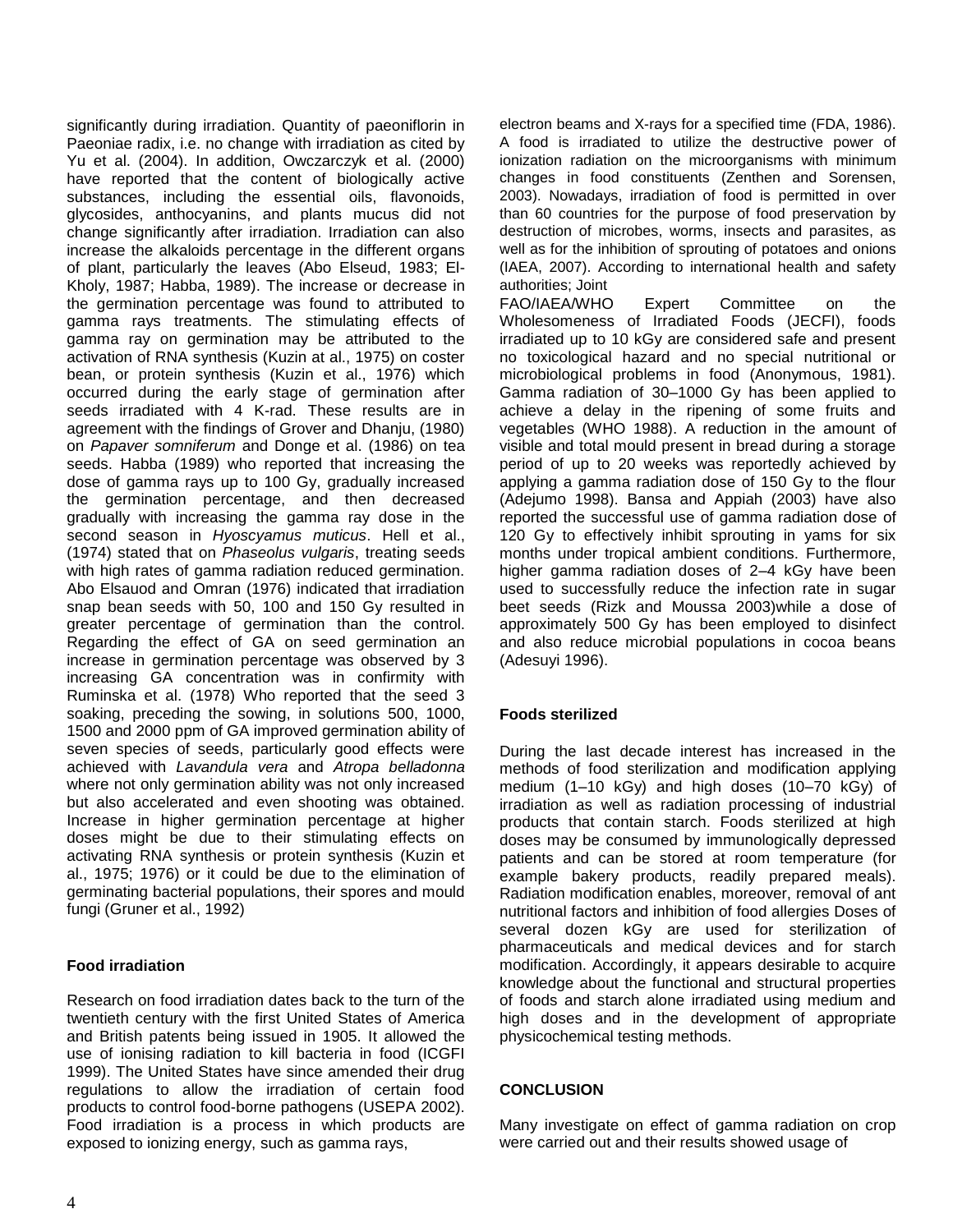gamma radiation have different effect on crop such as Biochemical and physiological change, growth and germination inhibition. Inhibition of seed germination and elongation of roots and shoots from germinating seeds have been reported for the detection of irradiated seeds of crop species. Gamma irradiation affects proteins by causing conformational changes, oxidation of amino acids, rupturing of covalent bonds and formation of protein free radicals. Also, chemical changes in the proteins caused by gamma irradiation include fragmentation, cross-linking, aggregation and oxidation by oxygen radicals that are generated in the radiolysis of water. Irradiation is effective method for microbiological decontamination of them, and the content of essential biologically active substances and pharmacological activity of medicinal herbs not change significantly with irradiation.

#### **REFERENCES**

- Abdul Majeed, Asif Ur Rehman Khan, Habib Ahmad, Zahir Muhammad (2010). Gamma irradiation effect on some growth parameters of *Lepidium sativum* L. ARPN, J. Agric. Biol. Sci., 5(1): 39-42.
- Abo Elseud MA (1983). Biochemical Studies on Some Medicinal Plants As Affected By Radiation And Protective Agents. M.Sc. Thesis, Fac. Agric. Menoufia Univ., 65-69.
- Abu JO, Muller K, Duodu KG, Minnaar A (2005). Functional properties of cowpea (*Vigna unguiculata* L. Walp) flours and pastes as affected by c-irradiation. Food Chem., 93: 103–111.
- Adejumo J (1998). Food preservation by gamma irradiation BSc Project Department of Physics, Obafemi Awolowo University, Ile-Ife, Nigeria.
- Adesuyi SA (1996). Use of irradiation for post-harvest preservation of crops with special reference to Nigeria, J. Irradiation National Dev., 11: 46–9.
- Agundez-Arvizu Z, Fernandez-Ramirez M, Arce-Corrales M, Cruz-Zaragoza E, Melendrez R, Chenov V, Barboza Flores M (2006). Gamma irradiation effects on commercial Mexican bread making wheat flour. Nucl. Instrum. Methods Phys. Res. B, 245: 455–458.
- Ambe KS, Kumta US, Tappel AI (1961). Radiation damage to cytochrome C and hemoglobin. Radiat. Res., 15: 709–719.
- Andress EL, Delaplane KS, Schuler GA (1994). Food Irradiation. Fact sheet HE 8467 (Institute of Food and Agricultural Sciences University of Florida, USA).
- Anonymous (1981). Wholesomeness of irradiated food report of a joint FAO/IAEA/ WHO expert committee. Technical Report Series: 659. WHO, Geneva.
- Azzeh F, Amr A (2009). Effect of gamma irradiation on physical characteristics of *Jordanian durum* wheat and quality of semolina and lasagna products. Radiat. Phys. Chem., 78: 818–822.
- Bansa D, Appiah V (2003). Preservation of yams by gamma radiation J. Ghana Sci. Assoc., 1: 3.
- Bao JS, Ao ZH, Jane JL (2005). Characterization of physical properties of flour and starch obtained from gamma-irradiated white rice. Starch, 57: 480–487.
- Barros AC, Freund MTL, Villavicencio ALCH, Delin-cee H, Arthur V (2000). Identification of irradiated wheat by germination test, DNA comet assay and electron spin resonance. Radiat. Phys. Chem., 63: 423–426.
- Bernofsky C, Fox Jr. JB, Schweigert BS (1959). Biochemistry of myoglobin VI: the effect of low dosage gamma irradiation on beef myoglobin. Arch. Biochem. Biophys., 80: 9–21.
- Chatterjee S, Variyar PS, Gholap AS, Pudwal-Desai SR, Bongir- war DR (2000). Effect of g-irradiation on the volatile oil constituents of turmeric (*Curcuma longa*). Food Res. Int., 33: 103–106.
- Chaudhuri SK (2002). A simple and reliable method to detect gamma irradiated lentil (*Lens culinaris*.) seeds by germination efficiency and seedling growth test. Radiat. Phys. Chem., 64: 131–136.
- Chen S (1991). Studies on the seedless character of Citrus induced by irradiation. Mutat. Breeding Newslett., 37: 8-9.
- Ciesla K, Roos Y, Gluszewski W (2000). Denaturation processes in gamma irradiated proteins studied by differential scanning calorimetry. Radiat. Phys. Chem., 58: 233–243.
- Descherider AR (1960). Changes in starch and its degradation products on irradiating wheat flour with gamma rays. Starch/Staerke 12: 197.
- Diehl J (1995). Safety of Irradiated Foods, second ed. Marcel Dekker, New York, USA. pp. 89-95.
- Din R, Ahmed QK, Jehan S (2003). Studies for days taken to earing initiation and earing completion in M1 generation of different wheat genotypes irradiated with various doses of gamma radiation. Asian J. Plant Sci., 2: 894–896.
- Elias P, Cohen A (1997). Radiation Chemistry of Major Food Components. Elsevier Scientific, Amsterdam, Netherlands. 159-163.
- Emovon EU (1996). Keynote Address: Symposium Irradiation for National Development (Shelda Science and Technology Complex, SHESTCO, Abuja, Nigeria). pp. 156-164.
- Erkan N, Ozden O (2007). The changes of fatty acid and amino acid compositions in sea bream (Sparus aurata) during irradiation process. Radiat. Phys. Chem., 76: 1636–1641.
- Farag SED, Aziz Attia ESA (1995). Effect of irradiation on the microbiological status and flavouring materials of selected spices. Eur. Food Res. Technol., 201: 283–288.
- FDA (1986). Irradiation in the production, processing and handling of food. Food and Drug Administration (Federal Register), 51(75): 13376–13399.
- Froneman IJ (1996). Producing seedless *Citrus* cultivars with gamma irradiation. Proc Int. Soc. Citriculture, pp.159-163.
- Grant LA, D" Aponlonia BL (1991). Effect of low-level gamma radiation on water-soluble non-starchy polysaccharides isolated from hard red spring wheat flour and bran. Cereal Chem., 68: 651.
- Grover IS, Dhanju MS (1980). Effect of gamma radiation on the germination of *papaver somniferum* and *papaver. rhoeas*. Indian J. Plant Physiol., (1979), 22(1): 75-77. Hort. Abst., 1980, 50: 6595.
- Habba IE (1989). Physiological Effect of Gamma Rays on Growth And Productivity Of *Hyoscyamus muticus* L. and Atropa belladonna L. Ph.D. Thesis, Fac. Agric. Cairo Univ., Cairo, Egypt. 65-73.
- Hai L, Diep TB, Nagasawa N, Yoshii F, Kume T (2003). Radiation depolymerization of chitosan to prepare oligomers. Nucl. Instrum. Methods Phys. Res. B, 208: 466–470.
- Hearn CJ (1985). Development of seedless grapefruit cultivars through budwood irradiation. Hortscience, 20: 84.
- Hearn CJ (2001). Development of seedless grapefruit cultivars through budwood irradiation. Hortscience, 20: 84.
- Hell KG, Silveira M (1974). Imbibition and germination of gamma irradiation *Phaseolus vulgaris* seeds. Field Crop Abst., 38(6): 300.
- IAEA (1992). Irradiation of spices, herbs and other vegetable seasonings. IAEA-TECDOC-639.
- IAEA (2007). Food Irradiation: A Powerful Nuclear Tool for Food Safety. Retrieved from: http://www.IAEA-food-irrad-tool0807S.
- ICGFI (International Consultative Group of Food Irradiation) (1999). Facts about food irradiation. Series of fact sheets (Vienna: ICGFI).
- Ikeda F (1976). Induced bud sports in Citrus sunski from Nucellar seedlings. In: Improvement of vegetatively propagated plants and tree crops through induced mutation, 95-96: 12.
- Katsaras J, Stinson RH, Kendal EJ, McKersie BD (1986). Structural simulation of free radical damage in amodelmembrane system: a smallangle X-ray diffraction study. Biochim. Biophys. Acta 861: 243– 250.
- Kukimura HF (1976). Brief description of mutation in vegetatively propagated and tree crops. Gamma Field Symp., 15: 79-82.
- Kuzin AM, Vagabova ME Revin AF (1976). Molecular mechanisms of the stimulating action of ionizing radiation on seeds. 2. Activation of protein and high molecular RNA synthesis. Radiobiologiya, 16: 259- 261.
- Kuzin AM, Vagabova ME, Prinak-Mirolyubov VN (1975). Molecular mechanisms of the stimulating effect of ionizing radiation on seed. Activation of RNA synthesis. Radiobiologiya., 15: 747-750.
- Kwon JH, Yoon HS, Byun MW, Cho HO (1988). Chemical changes in garlic bulbs resulting from ionizing energy treatment at sproutinhibition dose. J. Kor. Agric. Chem. Soc., 31: 147–153.